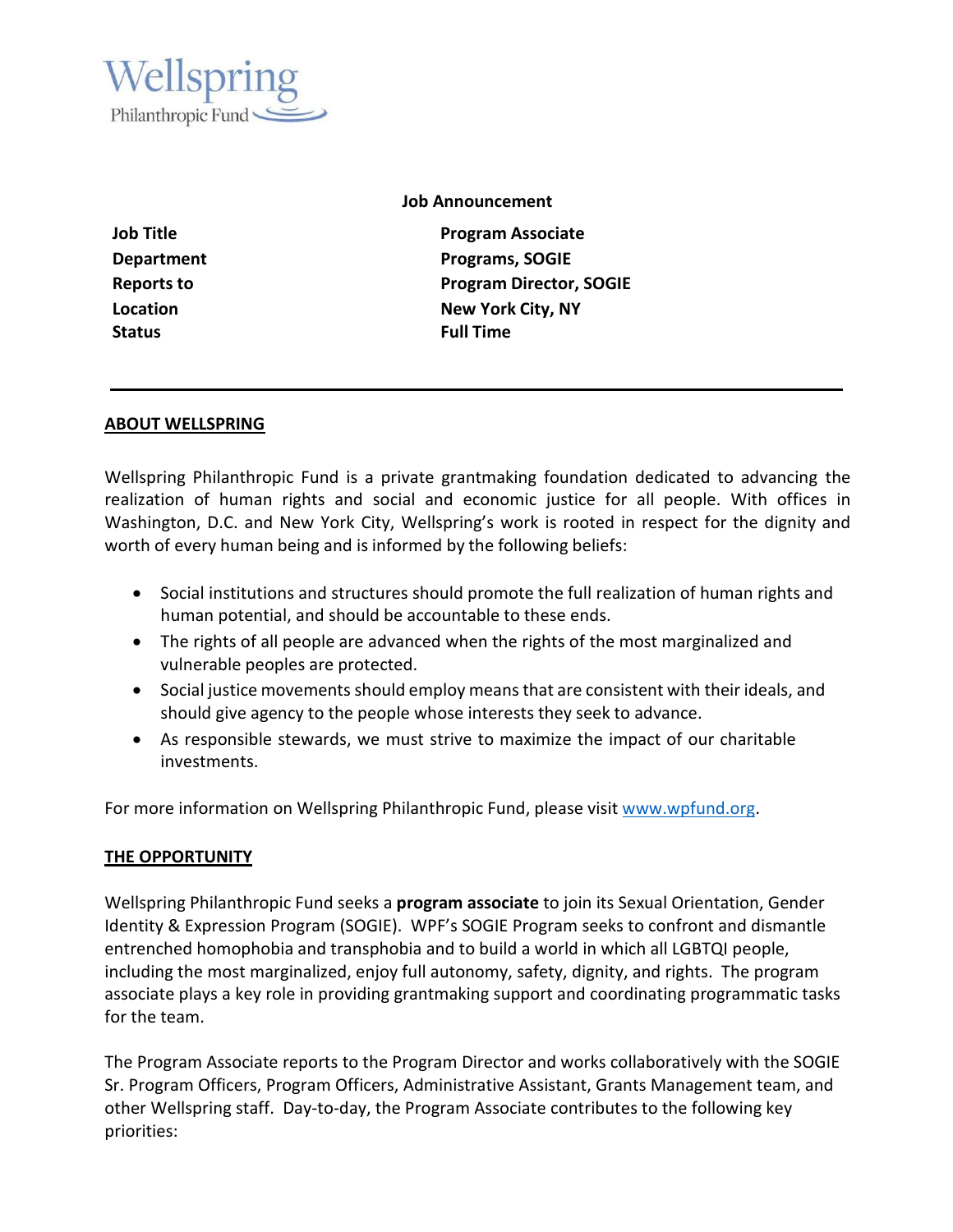

- Grants Process Coordination
- Communications, and
- Team coordination and support

## **KEY RESPONSIBILITIES**

- ❖ Grants Process Coordination
	- $\triangleright$  Support the team's grantmaking processes, including communications with grantees, reviewing proposals and reports, setting and monitoring timelines, maintaining grantmaking databases and spreadsheets, and conducting due diligence.
	- $\triangleright$  Track grantmaking and administrative budgets.
	- $\triangleright$  Communicate with program and grants management team members about upcoming deadlines.
- ❖ Communications
	- $\triangleright$  Research and prepare donor education materials and other materials for internal Wellspring use, such as presentations, staff meeting presentations, work plans, and annual reports.
	- $\triangleright$  Manage donor updates, including by collecting newsworthy items, grantee updates, and consulting with program officers on content edits.
	- $\triangleright$  Recommend and implement improvements to team systems and project management practices.
	- $\triangleright$  Prepare, proofread, and edit written work as requested.
	- $\triangleright$  Organize team documents and files on shared platforms.
- Team Coordination and Support
	- $\triangleright$  In collaboration with the Administrative Assistant, provide administrative and logistical support as needed, including but not limited to helping to coordinate meetings, plan convenings, manage consulting contracts, and make other arrangements.
	- $\triangleright$  Work closely with program staff to support SOGIE grantees across diverse themes, both within the United States and globally. This may include:
		- Serving as a compliance checkpoint to ensure that grantmaking stays within yearly budgets, and to ensure grant proposals comply with internal standards.
		- Supporting "due diligence" in reviews of grant proposals and applicant organizations, including determining where additional information is needed from the applicant.
		- Assisting program staff with analyzing and summarizing grant proposals and drafting grant recommendations.
		- Assisting program staff with tracking grantee work and outcomes, including reviewing grant reports, participating in meetings with grantees, and reading and tracking news and research that relates to the work.
		- Supporting planning and project management and participating in the development of strategy, strategic plans, evaluations, and reviews.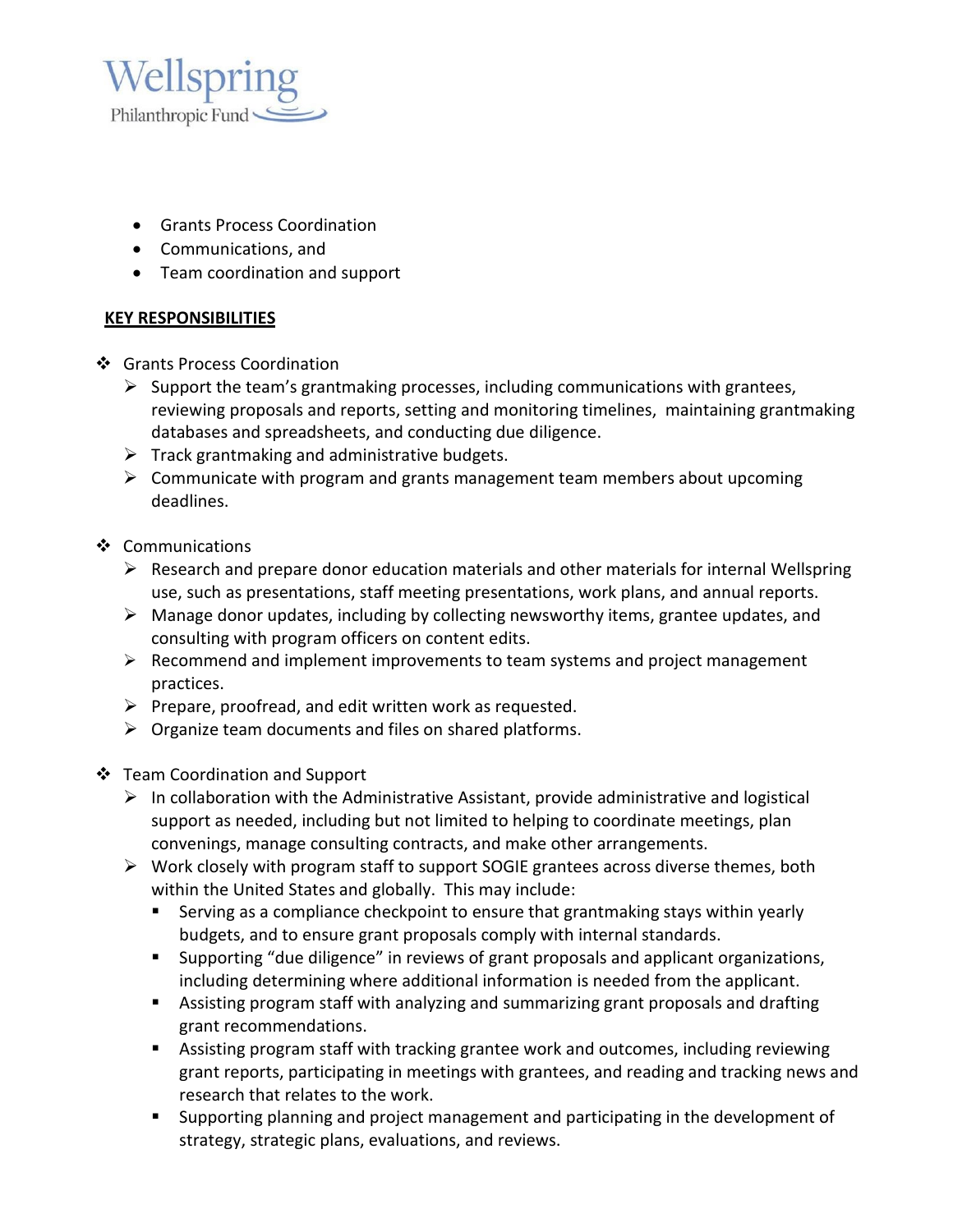

- Conduct research related to field developments, potential grantees, and other topics requested by the program team. Write short memos and issue briefs.
- As requested, represent Wellspring at external meetings and conferences with partners, funders, and field leaders.
- Serving as lead point of contact for some grantees on an as needed basis.

# **QUALIFICATIONS**

The ideal candidate is passionate about LGBTQI liberation and brings both a seriousness of purpose and a sense of joy to the work. WPF seeks a colleague eager to learn, grow, and be part of an enterprise larger than themselves. Candidates should possess the following knowledge, skills and qualifications:

- Three to six years of professional experience in an office environment working as a member of a team executing tasks relevant to the job description.
- Deep familiarity with LGBTQI movements, both domestically and internationally, and demonstrated commitment to gender, economic, and racial justice.
- Prior project management experience, including proven ability to track and analyze project deliverables, track variances, and execute reporting.
- Ability to move multiple, high-volume workstreams forward and meet deadlines.
- Ability to manage own workstreams, work independently and collaboratively, to take initiative, to be proactive, to be flexible, and to manage one's own time. Ability to convey information and data effectively through visual and written materials such as graphics, charts, slides, and memos.
- Excellent desk research skills. Ability to summarize complex ideas and synthesize
- Proficiency with tools such as Microsoft Word, Excel, PowerPoint, Outlook, and Zoom. Experience with or ability to quickly learn tools such as Box, Miro, Prezi, Teams, and Asana.
- Experience with administrative support and logistics, including writing correspondence, tracking multi-component processes, document storage, organizing travel, and database management.
- Excellent English language writing, editing and proofreading skills. Excellent analytic abilities and organizational skills.
- Comfort with quantitative data, spreadsheets, and budgets.
- Ability to handle confidential information with complete discretion.
- Excellent interpersonal skills in a cross-cultural, team environment.
- Demonstrated willingness to learn and be open to new ideas.
- Understands and values social justice, including racial and gender equity as an organizational operating principle, and is committed to continued learning on issues related to race, gender, equity, diversity, and inclusion.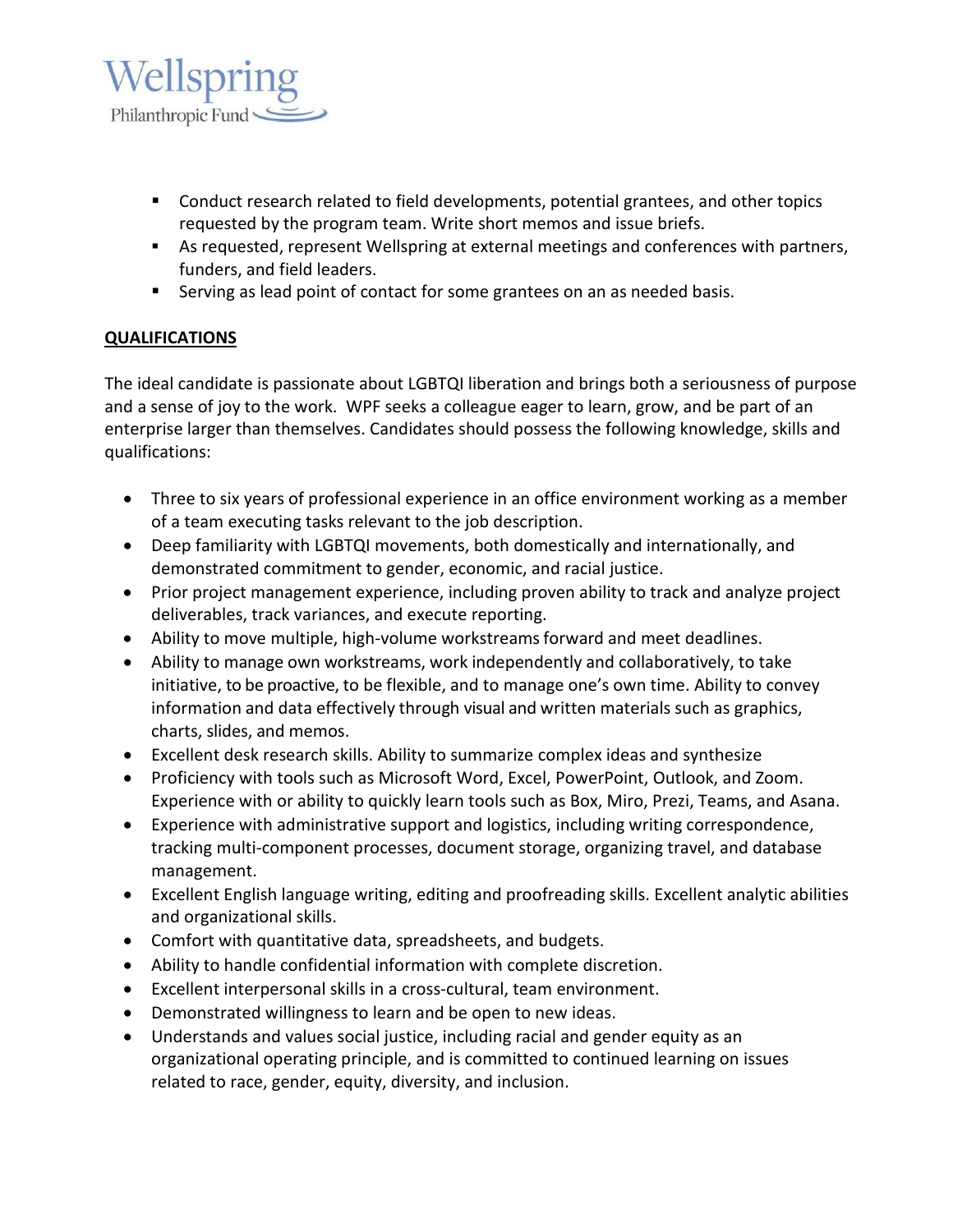

## **PREFERRED QUALIFICATIONS**

Spanish fluency desired but not required.

## **LIMITATIONS AND DISCLAIMER**

The above job description is meant to describe the general nature and level of work being performed; it is not intended to be construed as an exhaustive list of all responsibilities, duties and skills required for the position. The team member may be required to perform duties outside of their normal responsibilities from time to time, as needed.

## **COMPENSATION AND BENEFITS**

Salary range of \$75,000 - \$83,000 commensurate with experience.

Wellspring offers a very generous benefits package including payment of 100% of the health insurance premiums for employees (and 80% of the premiums for spouses, domestic partners, and qualified family members). Wellspring also offers other benefits including life insurance, long-term disability protection, a group 401(k) retirement plan (with an employer match), support for continuing education, up to \$5,250 in annual student loan repayment or college savings assistance for qualified dependents and is committed to providing transgender- inclusive healthcare.

## **WELLSPRING'S INSTITUTIONAL CULTURE OF RESPECT, EQUITY, INCLUSION AND BELONGING**

Wellspring Philanthropic Fund believes we are strengthened by the diversity of our staff, and welcomes such diversity including race, gender identity or expression, educational attainment, disability, veteran status, and personal experience with the criminal justice system. We welcome applications from people of all cultures, backgrounds, and experiences, and we strongly encourage people of color and persons with disabilities to apply. We actively cultivate an institutional culture that reflects the values of respect, equity, and inclusion that we seek through our work to amplify in the larger world.

Wellspring hires, promotes, and retains employees based on their professional qualifications, demonstrated abilities and work performance, as well as on the degree to which these qualities are required in the employment positions made available by the Foundations' service needs and business requirements. All personnel decisions, including but not limited to recruitment, hiring, compensation, assignment, training, promotion, discipline, and discharge, are made without discrimination based on any protected characteristic as defined by law (e.g., race, color, religion, national origin, citizenship, ancestry, age, disability, gender identity or expression, sex, sexual orientation, marital or familial status, domestic partner status, veteran or military status, genetic predisposition or carrier status, and prior criminal convictions, as well as educational attainment.